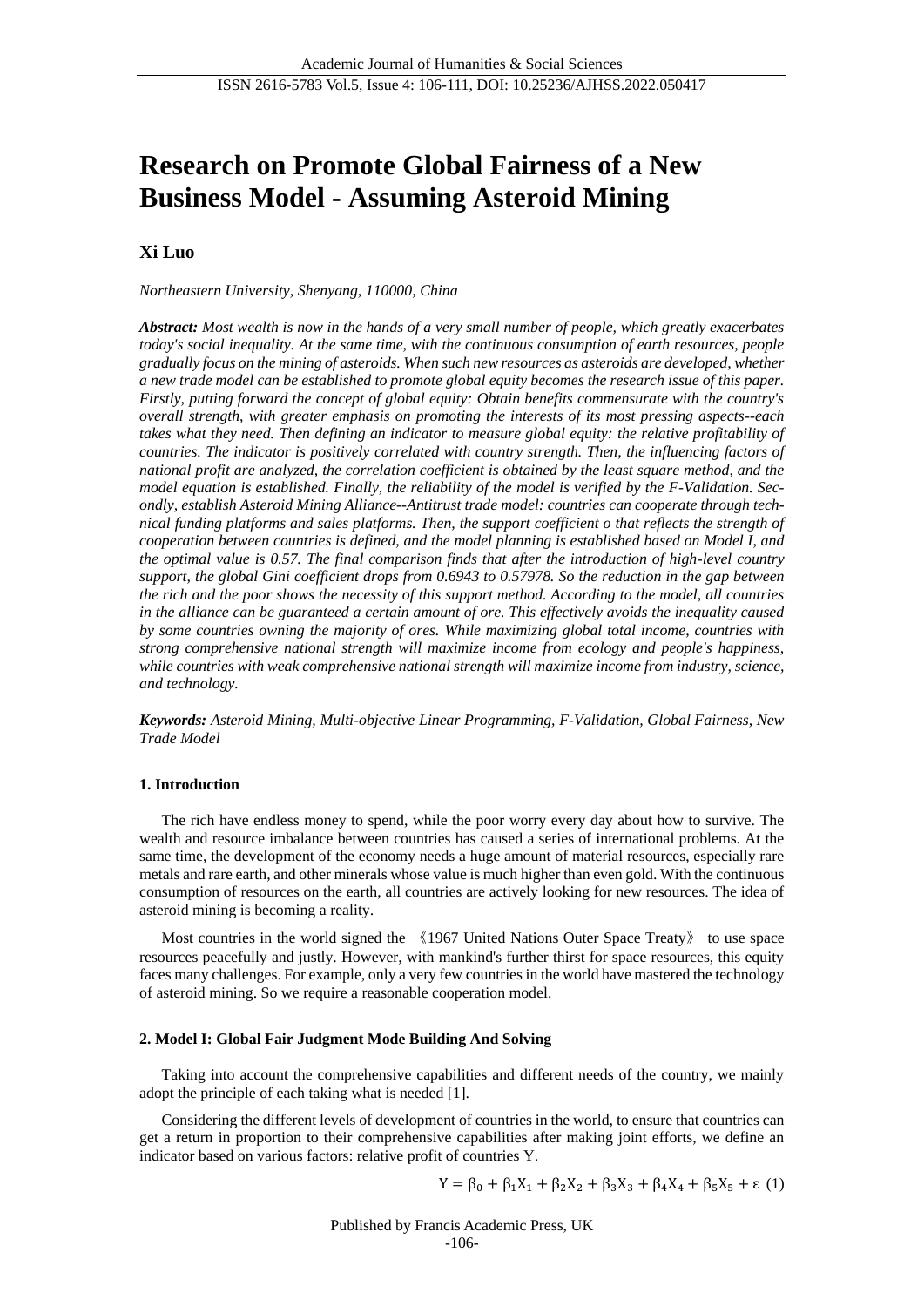## ISSN 2616-5783 Vol.5, Issue 4: 106-111, DOI: 10.25236/AJHSS.2022.050417

 $\beta_i$  is the coefficient of each,  $X_1, X_2, X_3, X_4, X_5$  Respectively, economic profit, ecological profit, population size, increase in the happiness index, and level of scientific and technological progress, ε are random coefficients.

Through considering and analyzing the factors that affect a country's profitability, including economic profitability, ecological profitability, increased happiness index, and level of technological progress. At the same time, I also believe that changes in a country's international image also have an impact. one of its important factors.

A country's total profit Y is positively correlated with its comprehensive strength T or is similar after normalization, it is considered fair.

Through collecting and normalizing various indicators of global countries, and then sorted out the data of some countries to get the following chart form

The impact of various indicators on equity

First, use the obtained data to draw a scatter plot (Figure 1) to judge that it has a certain linear relationship.



*Figure 1:Scatter plot of the obtained data*

Then use the normalized data to obtain the observation matrix of different countries.

$$
X = \begin{bmatrix} 1, & x_{11} & \cdots & x_{15} \\ \vdots & & \ddots & & \vdots \\ 1, & x_{K1} & \cdots & x_{K5} \end{bmatrix} (2)
$$

Using the method of least squares, the coefficient matrix can be expressed as:

$$
\beta = \begin{bmatrix} \beta_0 \\ \vdots \\ \beta_5 \end{bmatrix} = (X^T X)^{-1} X^T y(3)
$$



*Figure 2: Linear Regression Curve Fitting Results.*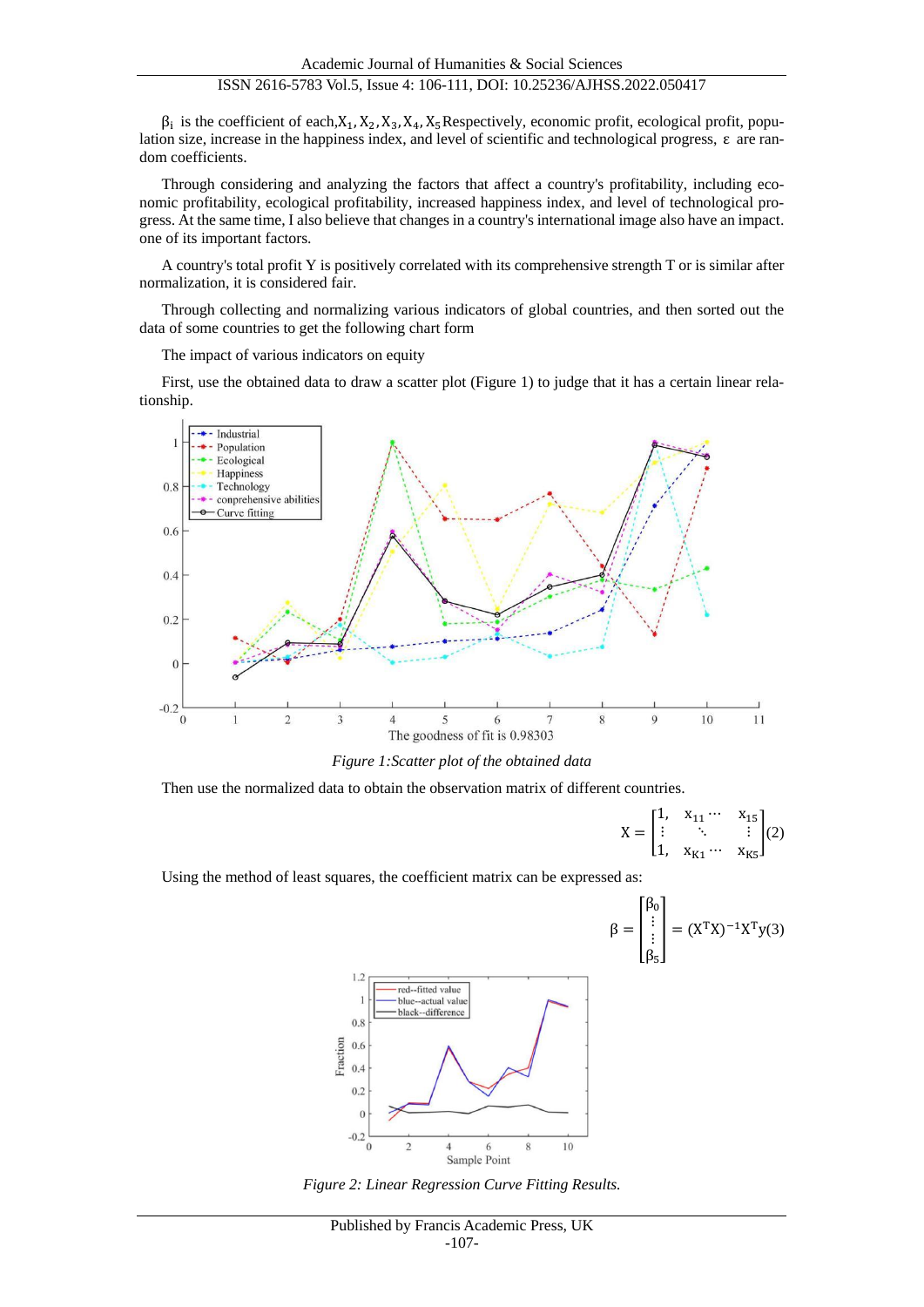Academic Journal of Humanities & Social Sciences ISSN 2616-5783 Vol.5, Issue 4: 106-111, DOI: 10.25236/AJHSS.2022.050417







| Figure 4: Confidence Interval. |  |  |  |
|--------------------------------|--|--|--|
|--------------------------------|--|--|--|

| Table 1: Solve and Analyze |        |         |        |        |  |
|----------------------------|--------|---------|--------|--------|--|
| Satas                      | D2     |         |        | СZ     |  |
| Numerical value            | 0.9832 | 46.3330 | 0.0012 | 0.0048 |  |

As can be seen from the above figure,  $R^2$ =0.9832 means that 98.32% of the dependent variable y can be determined by the model, the F value is far beyond the critical value of the F test, and p is far less than 0.05, so the regression model is available.

By solving the solution we get the model equation is:

$$
Y = -0.0805 + 0.4513X_1 + 0.1038X_2 + 0.4156X_3 + 0.2009X_4 + 0.4102X_5 + \epsilon(4)
$$

#### **3. Model II: Asteroid Mining Model Building and Solving**

Due to the differences in geographic location, resource content, and production methods of each country, there was inherent inequity in the earnings of each country, and the emergence of monopolistic organizations made this inequity even stronger.

In 1960, monopolistic organizations already had most of the resources for rapid development. The economies of Europe and North America were growing rapidly, with their national incomes accounting for 75% of the world's total national income. The rest of the continents are still lagging relatively, seriously causing inequity. It can result in global inequality in health, wealth, education, and many other aspects that are critical to our lives.

But with the globalization of the economy in the 21st century, income levels have risen markedly in many poorer countries, particularly in Southeast Asia, where incomes have grown faster than in richer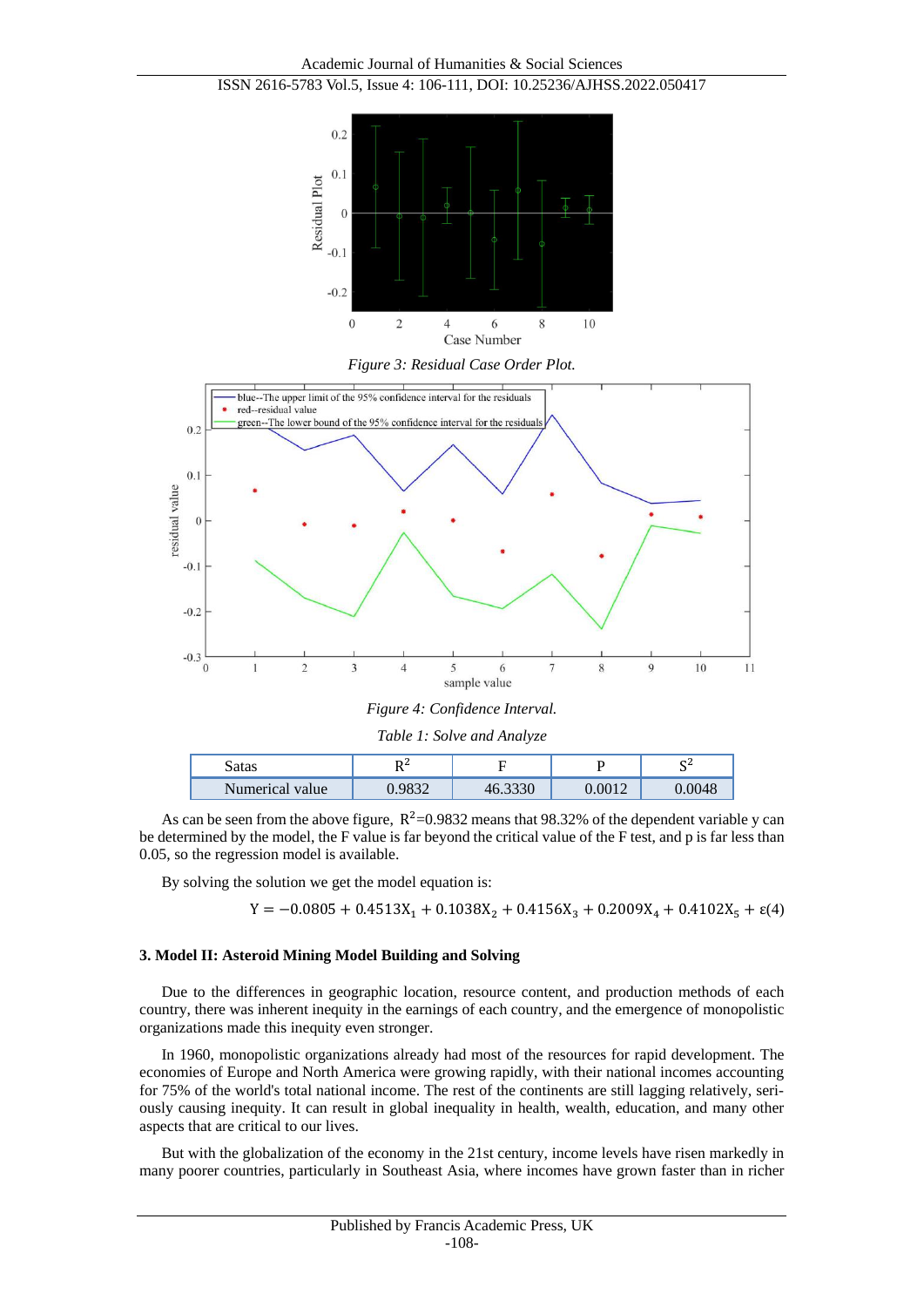## ISSN 2616-5783 Vol.5, Issue 4: 106-111, DOI: 10.25236/AJHSS.2022.050417

countries. While large income differences remain, the world is no longer neatly divided into "developed" and "developing" groups. Nor are the gains across continents as disparate as they were 40 years ago

In view of the adverse impact of this organizational form of monopoly on global fairness, we establish the following model:

Build an asteroid mining consortium model. Under the principle of not violating the principle of global fairness, the alliance will require countries with stronger comprehensive strength to provide technology and funds, while weaker countries are responsible for extraction and processing.

After analyzing the relevant data, it is found that high-level countries pay more attention to the ecological environment and people's happiness index, while low-level countries pay more attention to the improvement of the economy and technology. Therefore, we established the following scheme:

Establish a technical funding platform. High-level countries provide mining and production technologies and help build factories (meeting the domestic ecological environment requirements of high-level countries); low-level countries are responsible for providing land and labor (conducive to national economic and technological development). Producer countries use platforms to find technology providers to complete mining and processing.

Establish a sales platform. The countries with high comprehensive strength will put in the capital as required, and the weaker countries will put in products. Later, the products will be distributed to the corresponding countries according to the proportion of invested funds; the funds will be distributed to the corresponding countries according to the proportion of invested products, but certain equipment rentals and royalties will be paid to the technology provider.



*Figure 5:Operation mode of trade union*

Considering the inter collaboration between countries, defining a coefficient-- the support coefficient. It responds to the strength of support from high-level countries to low-level countries. The profitability of the factors of a country after inter collaboration is linearly related to the original one so that the profitability after cooperation can be expressed as

$$
X'_{ij}(j = 1,2,4,5) = X_{ij}(1 + M_{ij})
$$
 (5)

Mijis the rate of increase of each factor for the country. According to today's international situation, and the relevant international trade policies, we take the following table (Table 2) as a reference after taking the values :

|          | Weak comprehensive power countries | Comprehensive Strength Power |
|----------|------------------------------------|------------------------------|
| $M_{11}$ | 0.4 <sub>O</sub>                   | 0.1 <sub>O</sub>             |
| $M_{i2}$ | $-0.3O$                            | 0.35 <sub>o</sub>            |
| $M_{14}$ | $-0.2O$                            | 0.4 <sub>O</sub>             |
| $M_{15}$ | $0.7\sigma$                        | 0.10                         |

*Table 2:The rate of increase of each factor for the country*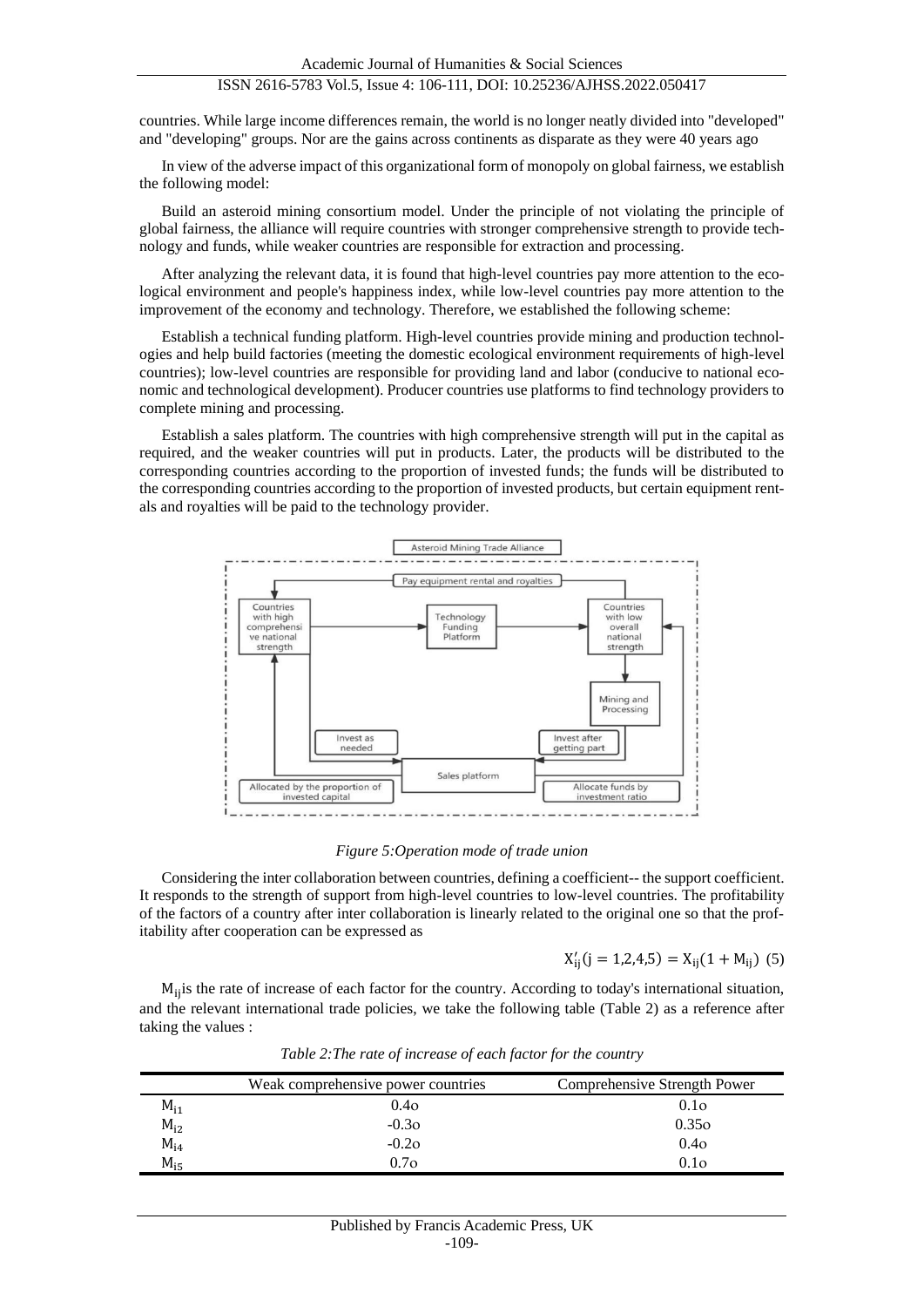## ISSN 2616-5783 Vol.5, Issue 4: 106-111, DOI: 10.25236/AJHSS.2022.050417

On this basis, the following planning model is established in order to make the profit of each country as equal as possible:

$$
\begin{cases}\n\max S = \sum_{i=1}^{n} (\beta_0 + \beta_1 X'_{i1} + \beta_2 X'_{i2} + \beta_4 X'_{i4} + \beta_5 X'_{i5} + \varepsilon) \\
\max L = \beta_1 X'_{i1} + \beta_5 X'_{i5} \\
\max H = \beta_2 X'_{i2} + \beta_4 X'_{i4} \\
\text{s.t.} \begin{cases}\nX_i > 0 \\
\Delta y = \left| \frac{y' - y}{y} \right| \le 10\%^{(7)}\n\end{cases}\n\end{cases}
$$

S is the total global profit after mutual cooperation, L and H respectively represent the total profit of low-level and high-level countries, y'is the total profit of a country after mutual cooperation, ∆y is the profit change range.

By arranging and simplifying the above three equations, we can turn the planning model into three functional equations only related to O.

$$
\begin{cases} S = \Phi_1(0) \\ L = \Phi_2(0) \, (8) \\ H = \Phi_3(0) \end{cases}
$$

As three unary functions, we can easily solve for the values  $O_{n(1, 2, 3)}$  to maximize S, L, H.

To ensure that all three dependent variables are maximized as much as possible, i.e., to ensure that both high and low aggregate power countries can get what they want with high aggregate global interest. The gains that are of greater concern to them are maximized. To facilitate the calculation, we let

$$
\begin{cases} Z_1 = S \\ Z_2 = L (9) \\ Z_3 = H \end{cases}
$$

In the process of solving for the optimal O value, we adopt the shortest distance ideal point method to seek the closest distance from  $Z_{n(1, 2, 3)}$  to  $Z^*$  as an approximation and construct the evaluation function.

$$
f(Z) = \sqrt{\sum_{n=1}^{3} [Z_n - Z_n^*]^2}
$$
 (10)

Then minimize f(Z), i.e. solving for

 $\min_{x \in D} f(Z) = \sqrt{\sum_{n=1}^{3} [Z_n(0) - Z_n^*]^2}$  (11)

Take its optimal solution  $0^*$  as the "optimal solution".

Obtained by MATLAB, the optimal support coefficient O is 0.57.

The total global benefits and the combined power of both strong and weak countries maximize the benefits as much as possible and ensure global equity.

Introduce the Gini coefficient.

In a way that supports a goal of similar outcomes. According to this view, we analyzed the model we made. And introduced the concept of the Gini coefficient [2] G and its trends to measure the fairness of the global income.

$$
G = \sum_{i=1}^{n} X_i Y_i + 2 \sum_{i=1}^{n} X_i (1 - V_i)_i - 1 (12)
$$

X represents the population proportion of various countries, Y represents the income proportion of each country, and V represents the cumulative income proportion of each country. The larger the Gini coefficient, the larger the national direct income gap and the more inequitable the country's development.

We used MATLAB to plot the Lorenz curve and found that the Gini coefficient of the more developed countries before providing support was 0.6943 (Figure 6) and the Gini coefficient after providing support was 0.57978(Figure 7) .